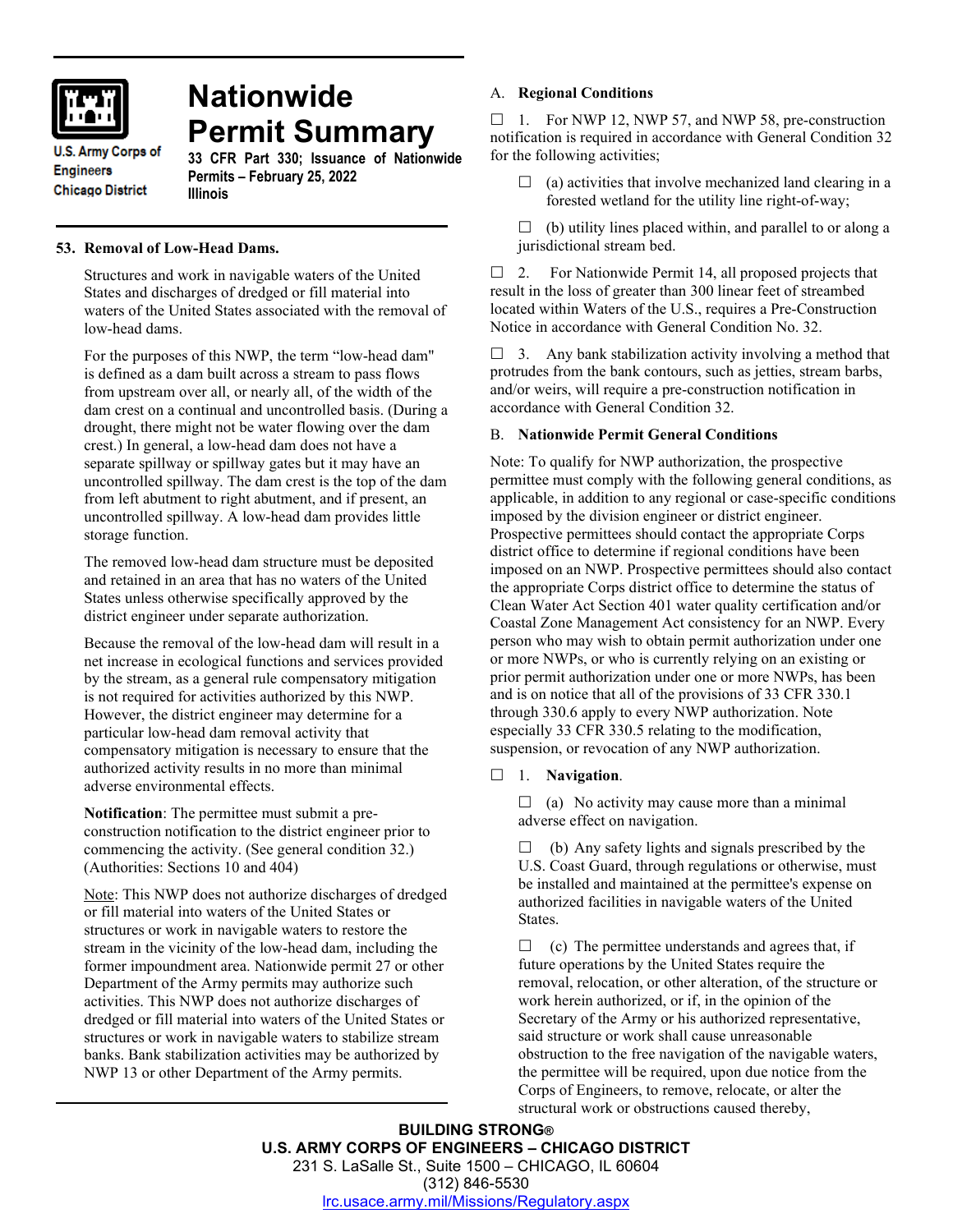without expense to the United States. No claim shall be made against the United States on account of any such removal or alteration.

 2. **Aquatic Life Movements.** No activity may substantially disrupt the necessary life cycle movements of those species of aquatic life indigenous to the waterbody, including those species that normally migrate through the area, unless the activity's primary purpose is to impound water. All permanent and temporary crossings of waterbodies shall be suitably culverted, bridged, or otherwise designed and constructed to maintain low flows to sustain the movement of those aquatic species. If a bottomless culvert cannot be used, then the crossing should be designed and constructed to minimize adverse effects to aquatic life movements.

 3. **Spawning Areas**. Activities in spawning areas during spawning seasons must be avoided to the maximum extent practicable. Activities that result in the physical destruction (e.g., through excavation, fill, or downstream smothering by substantial turbidity) of an important spawning area are not authorized.

 4. **Migratory Bird Breeding Areas.** Activities in waters of the United States that serve as breeding areas for migratory birds must be avoided to the maximum extent practicable.

 5. **Shellfish Beds**. No activity may occur in areas of concentrated shellfish populations, unless the activity is directly related to a shellfish harvesting activity authorized by NWPs 4 and 48, or is a shellfish seeding or habitat restoration activity authorized by NWP 27.

 6. **Suitable Material**. No activity may use unsuitable material (e.g., trash, debris, car bodies, asphalt, etc.). Material used for construction or discharged must be free from toxic pollutants in toxic amounts (see section 307 of the Clean Water Act).

 7. **Water Supply Intakes**. No activity may occur in the proximity of a public water supply intake, except where the activity is for the repair or improvement of public water supply intake structures or adjacent bank stabilization.

 8. **Adverse Effects from Impoundments**. If the activity creates an impoundment of water, adverse effects to the aquatic system due to accelerating the passage of water, and/or restricting its flow must be minimized to the maximum extent practicable.

 9. **Management of Water Flows**. To the maximum extent practicable, the pre-construction course, condition, capacity, and location of open waters must be maintained for each activity, including stream channelization, storm water management activities, and temporary and permanent road crossings, except as provided below. The activity must be constructed to withstand expected high flows. The activity must not restrict or impede the passage of normal or high flows, unless the primary purpose of the activity is to impound water or manage high flows. The activity may alter the pre-construction course, condition, capacity, and location of open waters if it benefits the aquatic environment (e.g., stream restoration or relocation activities).

 10. **Fills Within 100-Year Floodplains**. The activity must comply with applicable FEMA-approved state or local floodplain management requirements.

□ 11. **Equipment**. Heavy equipment working in wetlands or mudflats must be placed on mats, or other measures must be taken to minimize soil disturbance.

 12. **Soil Erosion and Sediment Controls**. Appropriate soil erosion and sediment controls must be used and maintained in effective operating condition during construction, and all exposed soil and other fills, as well as any work below the ordinary high water mark or high tide line, must be permanently stabilized at the earliest practicable date. Permittees are encouraged to perform work within waters of the United States during periods of low-flow or no-flow, or during low tides.

 13. **Removal of Temporary Fills**. Temporary structures must be removed, to the maximum extent practicable, after their use has been discontinued. Temporary fills must be removed in their entirety and the affected areas returned to pre-construction elevations. The affected areas must be revegetated, as appropriate.

 14. **Proper Maintenance**. Any authorized structure or fill shall be properly maintained, including maintenance to ensure public safety and compliance with applicable NWP general conditions, as well as any activity-specific conditions added by the district engineer to an NWP authorization.

 15. **Single and Complete Project**. The activity must be a single and complete project. The same NWP cannot be used more than once for the same single and complete project.

## 16. **Wild and Scenic Rivers**.

 $\Box$  (a) No NWP activity may occur in a component of the National Wild and Scenic River System, or in a river officially designated by Congress as a "study river" for possible inclusion in the system while the river is in an official study status, unless the appropriate Federal agency with direct management responsibility for such river, has determined in writing that the proposed activity will not adversely affect the Wild and Scenic River designation or study status.

 $\Box$  (b) If a proposed NWP activity will occur in a component of the National Wild and Scenic River System, or in a river officially designated by Congress as a "study river" for possible inclusion in the system while the river is in an official study status, the permittee must submit a preconstruction notification (see general condition 32). The district engineer will coordinate the PCN with the Federal agency with direct management responsibility for that river. Permittees shall not begin the NWP activity until notified by the district engineer that the Federal agency with direct management responsibility for that river has determined in writing that the proposed NWP activity will not adversely affect the Wild and Scenic River designation or study status.

 $\Box$  (c) Information on Wild and Scenic Rivers may be obtained from the appropriate Federal land management agency responsible for the designated Wild and Scenic River or study river (e.g., National Park Service, U.S. Forest Service, Bureau of Land Management, U.S. Fish and Wildlife Service). Information on these rivers is also available at: [http://www.rivers.gov/.](http://www.rivers.gov/)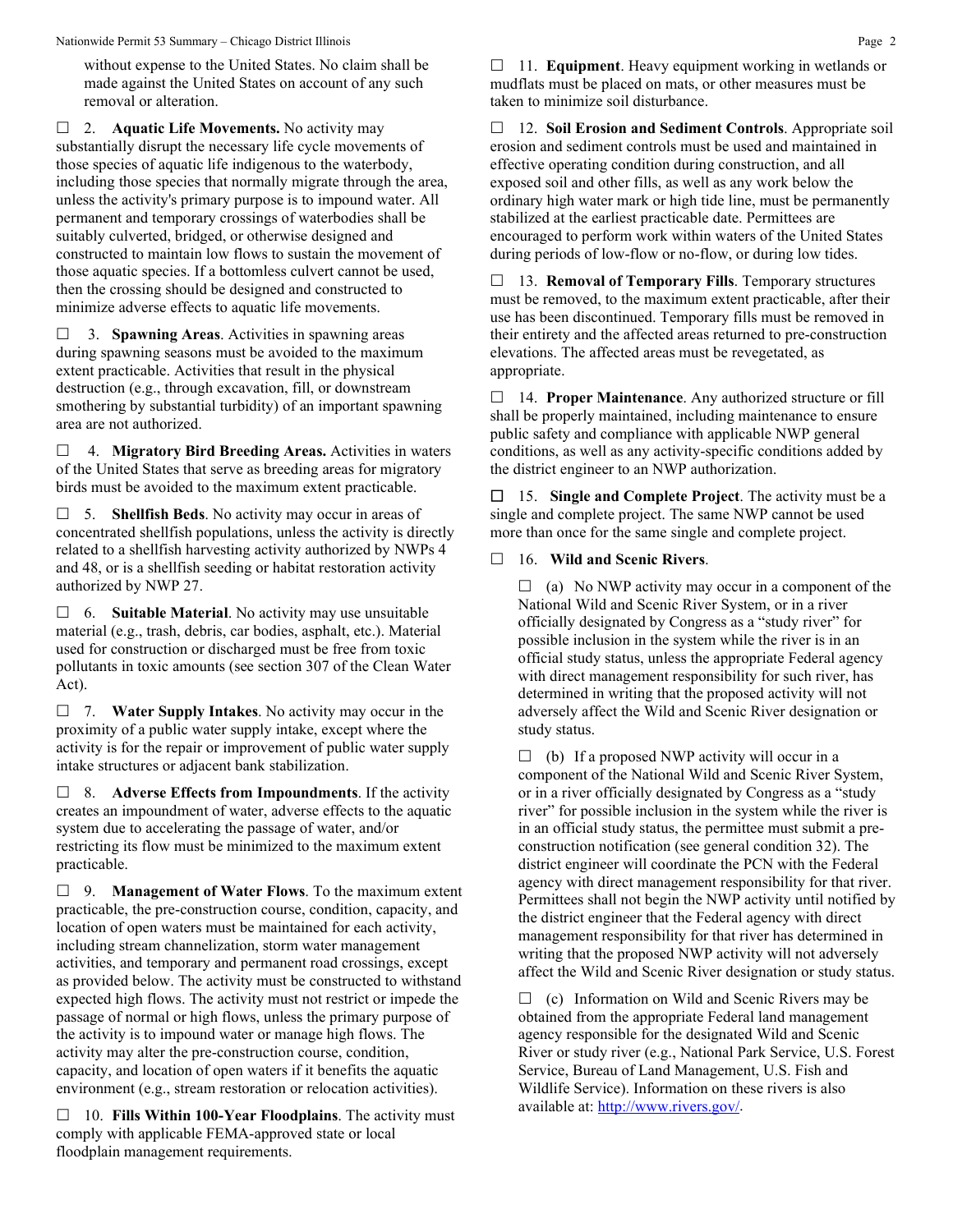17. **Tribal Rights**. No activity or its operation may impair reserved tribal rights, including, but not limited to, reserved water rights and treaty fishing and hunting rights.

## 18. **Endangered Species**.

 $\Box$  (a) No activity is authorized under any NWP which is likely to directly or indirectly jeopardize the continued existence of a threatened or endangered species or a species proposed for such designation, as identified under the Federal Endangered Species Act (ESA), or which will directly or indirectly destroy or adversely modify the critical habitat of such species. No activity is authorized under any NWP which "may affect" a listed species or critical habitat, unless ESA section 7 consultation addressing the consequences of the proposed activity on listed species or critical habitat has been completed. See 50 CFR 402.02 for the definition of "effects of the action" for the purposes of ESA section 7 consultation, as well as 50 CFR 402.17, which provides further explanation under ESA section 7 regarding "activities that are reasonably certain to occur" and "consequences caused by the proposed action."

 $\Box$  (b) Federal agencies should follow their own procedures for complying with the requirements of the ESA (see 33 CFR 330.4 $(f)(1)$ ). If pre-construction notification is required for the proposed activity, the Federal permittee must provide the district engineer with the appropriate documentation to demonstrate compliance with those requirements. The district engineer will verify that the appropriate documentation has been submitted. If the appropriate documentation has not been submitted, additional ESA section 7 consultation may be necessary for the activity and the respective federal agency would be responsible for fulfilling its obligation under section 7 of the ESA.

 $\Box$  (c) Non-federal permittees must submit a preconstruction notification to the district engineer if any listed species (or species proposed for listing) or designated critical habitat (or critical habitat proposed such designation) might be affected or is in the vicinity of the activity, or if the activity is located in designated critical habitat or critical habitat proposed for such designation, and shall not begin work on the activity until notified by the district engineer that the requirements of the ESA have been satisfied and that the activity is authorized. For activities that might affect Federally-listed endangered or threatened species (or species proposed for listing) or designated critical habitat (or critical habitat proposed for such designation), the pre-construction notification must include the name(s) of the endangered or threatened species (or species proposed for listing) that might be affected by the proposed activity or that utilize the designated critical habitat (or critical habitat proposed for such designation) that might be affected by the proposed activity. The district engineer will determine whether the proposed activity "may affect" or will have "no effect" to listed species and designated critical habitat and will notify the non-Federal applicant of the Corps' determination within 45 days of receipt of a complete preconstruction notification. For activities where the non-Federal applicant has identified listed species (or species

proposed for listing) or designated critical habitat (or critical habitat proposed for such designation) that might be affected or is in the vicinity of the activity, and has so notified the Corps, the applicant shall not begin work until the Corps has provided notification that the proposed activity will have "no effect" on listed species (or species proposed for listing or designated critical habitat (or critical habitat proposed for such designation), or until ESA section 7 consultation or conference has been completed. If the non-Federal applicant has not heard back from the Corps within 45 days, the applicant must still wait for notification from the Corps.

 $\Box$  (d) As a result of formal or informal consultation with the FWS or NMFS the district engineer may add species-specific permit conditions to the NWPs.

 $\Box$  (e) Authorization of an activity by an NWP does not authorize the "take" of a threatened or endangered species as defined under the ESA. In the absence of separate authorization (e.g., an ESA Section 10 Permit, a Biological Opinion with "incidental take" provisions, etc.) from the FWS or the NMFS, the Endangered Species Act prohibits any person subject to the jurisdiction of the United States to take a listed species, where "take" means to harass, harm, pursue, hunt, shoot, wound, kill, trap, capture, or collect, or to attempt to engage in any such conduct. The word "harm" in the definition of "take" means an act which actually kills or injures wildlife. Such an act may include significant habitat modification or degradation where it actually kills or injures wildlife by significantly impairing essential behavioral patterns, including breeding, feeding or sheltering.

 $\Box$  (f) If the non-federal permittee has a valid ESA section  $10(a)(1)(B)$  incidental take permit with an approved Habitat Conservation Plan for a project or a group of projects that includes the proposed NWP activity, the non-federal applicant should provide a copy of that ESA section  $10(a)(1)(B)$  permit with the PCN required by paragraph (c) of this general condition. The district engineer will coordinate with the agency that issued the ESA section  $10(a)(1)(B)$  permit to determine whether the proposed NWP activity and the associated incidental take were considered in the internal ESA section 7 consultation conducted for the ESA section  $10(a)(1)(B)$  permit. If that coordination results in concurrence from the agency that the proposed NWP activity and the associated incidental take were considered in the internal ESA section 7 consultation for the ESA section  $10(a)(1)(B)$  permit, the district engineer does not need to conduct a separate ESA section 7 consultation for the proposed NWP activity. The district engineer will notify the non-federal applicant within 45 days of receipt of a complete pre-construction notification whether the ESA section  $10(a)(1)(B)$  permit covers the proposed NWP activity or whether additional ESA section 7 consultation is required.

 $\Box$  (g) Information on the location of threatened and endangered species and their critical habitat can be obtained directly from the offices of the FWS and NMFS or their world wide web pages at http://www.fws.gov/ or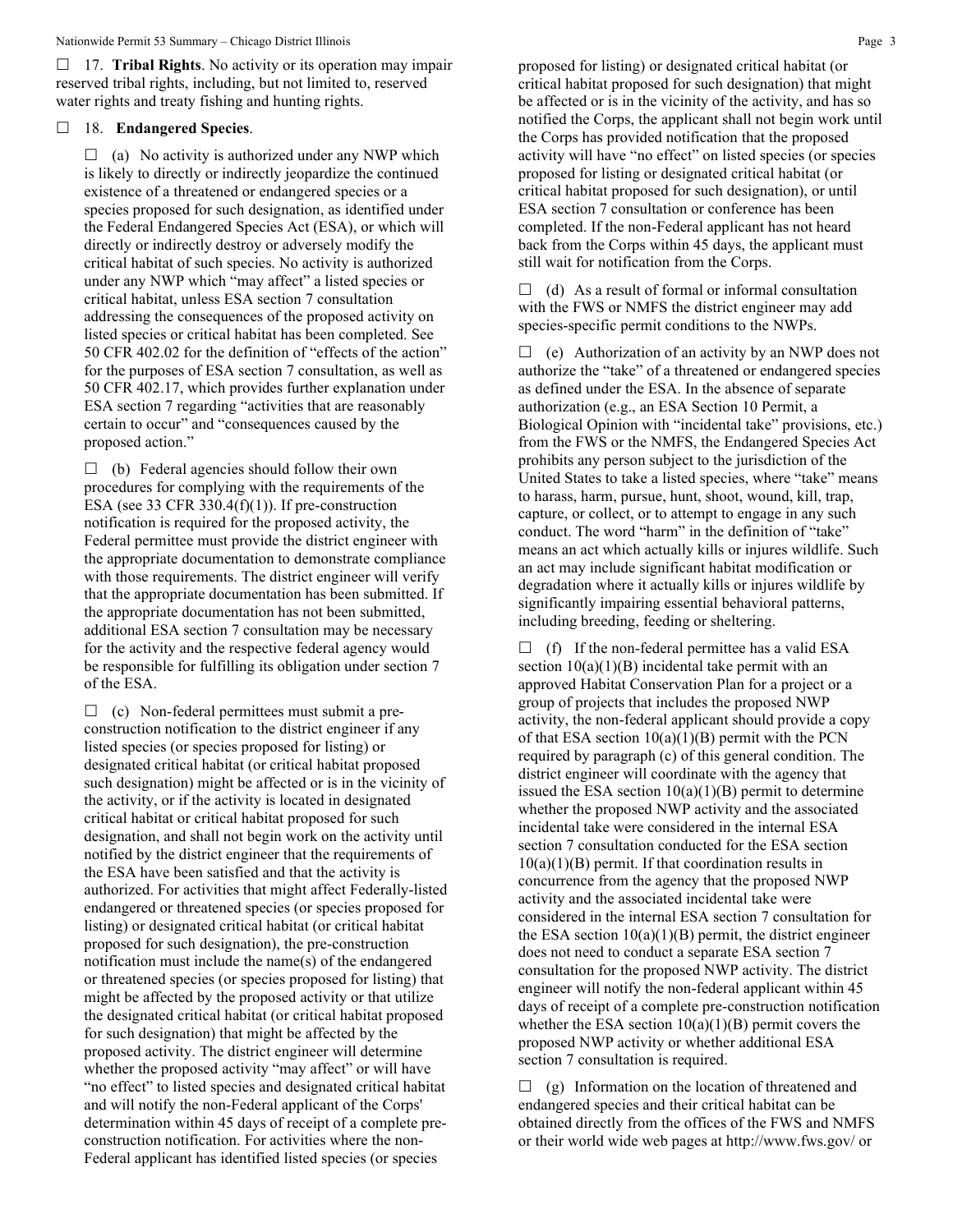Nationwide Permit 53 Summary – Chicago District Illinois **Page 4** and the *Page 4* and the *Page 4* and the *Page 4* and the *Page 4* and the *Page 4* and the *Page 4* and the *Page 4* and the *Page 4* and the *Page 4* and

http://www.fws.gov/ipac and http://www.nmfs.noaa.gov/pr/species/esa/ respectively.

 19. **Migratory Birds and Bald and Golden Eagles**. The permittee is responsible for ensuring that an action authorized by NWP complies with the Migratory Bird Treaty Act and the Bald and Golden Eagle Protection Act. The permittee is responsible for contacting the appropriate local office of the U.S. Fish and Wildlife Service to determine what measures, if any, are necessary or appropriate to reduce adverse effects to migratory birds or eagles, including whether "incidental take" permits are necessary and available under the Migratory Bird Treaty Act or Bald and Golden Eagle Protection Act for a particular activity.

## 20. **Historic Properties**.

 $\Box$  (a) No activity is authorized under any NWP which may have the potential to cause effects to properties listed, or eligible for listing, in the National Register of Historic Places until the requirements of Section 106 of the National Historic Preservation Act (NHPA) have been satisfied.

 $\Box$  (b) Federal permittees should follow their own procedures for complying with the requirements of section 106 of the National Historic Preservation Act (see 33 CFR 330.4 $(g)(1)$ ). If pre-construction notification is required for the proposed NWP activity, the Federal permittee must provide the district engineer with the appropriate documentation to demonstrate compliance with those requirements. The district engineer will verify that the appropriate documentation has been submitted. If the appropriate documentation is not submitted, then additional consultation under section 106 may be necessary. The respective federal agency is responsible for fulfilling its obligation to comply with section 106.

 $\Box$  (c) Non-federal permittees must submit a preconstruction notification to the district engineer if the NWP activity might have the potential to cause effects to any historic properties listed on, determined to be eligible for listing on, or potentially eligible for listing on the National Register of Historic Places, including previously unidentified properties. For such activities, the preconstruction notification must state which historic properties might have the potential to be affected by the proposed NWP activity or include a vicinity map indicating the location of the historic properties or the potential for the presence of historic properties. Assistance regarding information on the location of, or potential for, the presence of historic properties can be sought from the State Historic Preservation Officer, Tribal Historic Preservation Officer, or designated tribal representative, as appropriate, and the National Register of Historic Places (see 33 CFR 330.4(g)). When reviewing pre-construction notifications, district engineers will comply with the current procedures for addressing the requirements of section 106 of the National Historic Preservation Act. The district engineer shall make a reasonable and good faith effort to carry out appropriate identification efforts commensurate with potential impacts, which may include background research, consultation, oral history interviews, sample field investigation, and/or field survey. Based on the

information submitted in the PCN and these identification efforts, the district engineer shall determine whether the proposed NWP activity has the potential to cause effects on the historic properties. Section 106 consultation is not required when the district engineer determines that the activity does not have the potential to cause effects on historic properties (see 36 CFR 800.3(a)). Section 106 consultation is required when the district engineer determines that the activity has the potential to cause effects on historic properties. The district engineer will conduct consultation with consulting parties identified under 36 CFR 800.2(c) when he or she makes any of the following effect determinations for the purposes of section 106 of the NHPA: No historic properties affected, no adverse effect, or adverse effect.

 $\Box$  (d) Where the non-Federal applicant has identified historic properties on which the proposed NWP activity might have the potential to cause effects and has so notified the Corps, the non-Federal applicant shall not begin the activity until notified by the district engineer either that the activity has no potential to cause effects to historic properties or that NHPA section 106 consultation has been completed. For non-federal permittees, the district engineer will notify the prospective permittee within 45 days of receipt of a complete pre-construction notification whether NHPA section 106 consultation is required. If NHPA section 106 consultation is required, the district engineer will notify the non-Federal applicant that he or she cannot begin the activity until section 106 consultation is completed. If the non-Federal applicant has not heard back from the Corps within 45 days, the applicant must still wait for notification from the Corps.

 $\Box$  (e) Prospective permittees should be aware that section 110k of the NHPA (54 U.S.C. 306113) prevents the Corps from granting a permit or other assistance to an applicant who, with intent to avoid the requirements of section 106 of the NHPA, has intentionally significantly adversely affected a historic property to which the permit would relate, or having legal power to prevent it, allowed such significant adverse effect to occur, unless the Corps, after consultation with the Advisory Council on Historic Preservation (ACHP), determines that circumstances justify granting such assistance despite the adverse effect created or permitted by the applicant. If circumstances justify granting the assistance, the Corps is required to notify the ACHP and provide documentation specifying the circumstances, the degree of damage to the integrity of any historic properties affected, and proposed mitigation. This documentation must include any views obtained from the applicant, SHPO/THPO, appropriate Indian tribes if the undertaking occurs on or affects historic properties on tribal lands or affects properties of interest to those tribes, and other parties known to have a legitimate interest in the impacts to the permitted activity on historic properties.

 21. **Discovery of Previously Unknown Remains and Artifacts**. Permittees that discover any previously unknown historic, cultural or archeological remains and artifacts while accomplishing the activity authorized by NWP, they must immediately notify the district engineer of what they have found, and to the maximum extent practicable,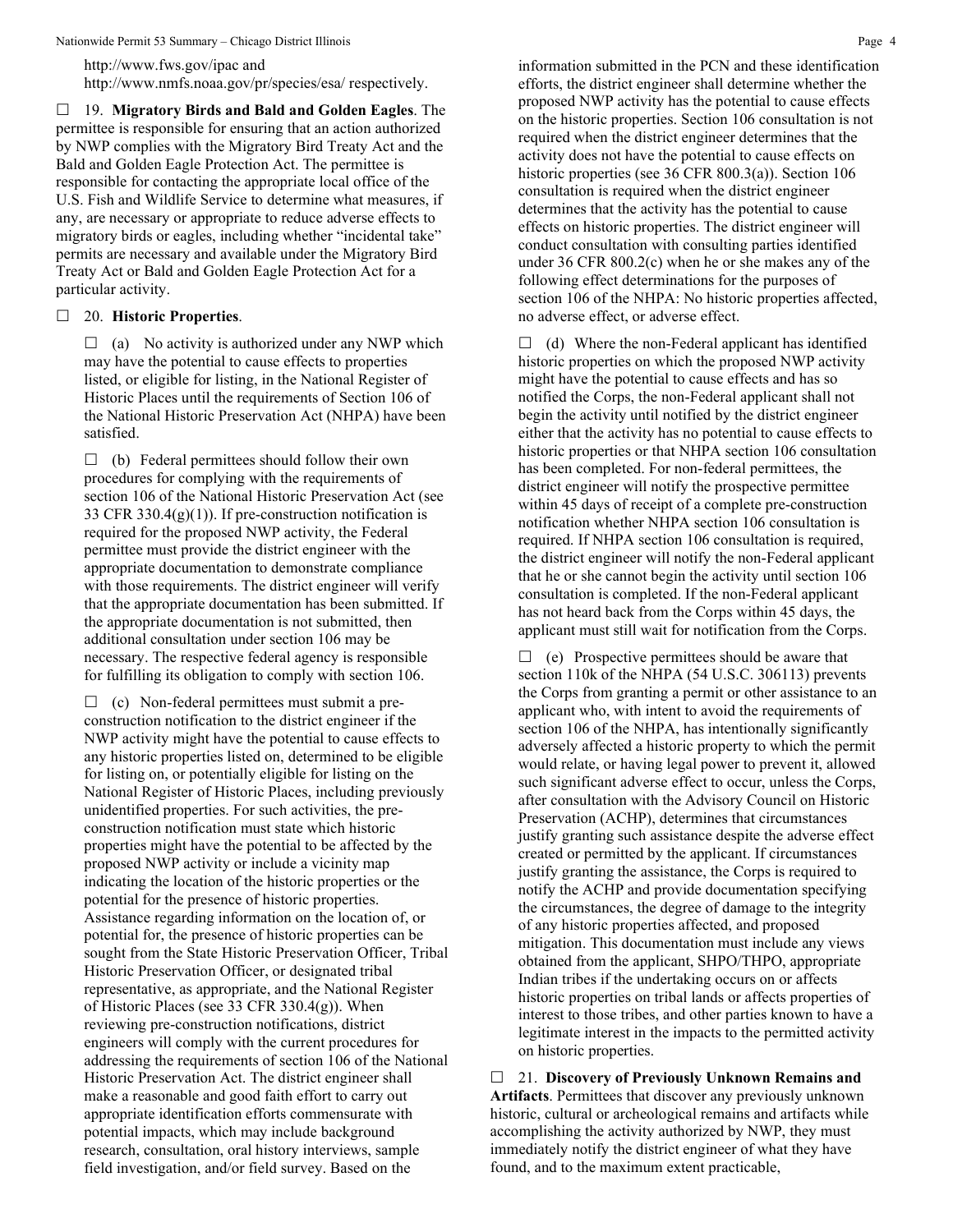#### Nationwide Permit 53 Summary – Chicago District Illinois **Page 5** All the State of the State of the State of the State of the State of the State of the State of the State of the State of the State of the State of the State

avoid construction activities that may affect the remains and artifacts until the required coordination has been completed. The district engineer will initiate the Federal, Tribal, and state coordination required to determine if the items or remains warrant a recovery effort or if the site is eligible for listing in the National Register of Historic Places.

 **22. Designated Critical Resource Waters**. Critical resource waters include, NOAA-managed marine sanctuaries and marine monuments, and National Estuarine Research Reserves. The district engineer may designate, after notice and opportunity for public comment, additional waters officially designated by a state as having particular environmental or ecological significance, such as outstanding national resource waters or state natural heritage sites. The district engineer may also designate additional critical resource waters after notice and opportunity for public comment.

 $\Box$  (a) Discharges of dredged or fill material into waters of the United States are not authorized by NWPs 7, 12, 14, 16, 17, 21, 29, 31, 35, 39, 40, 42, 43, 44, 49, 50, 51, 52, 57, and 58 for any activity within, or directly affecting, critical resource waters, including wetlands adjacent to such waters.

 $\Box$  (b) For NWPs 3, 8, 10, 13, 15, 18, 19, 22, 23, 25, 27, 28, 30, 33, 34, 36, 37, 38, and 54, notification is required in accordance with general condition 32, for any activity proposed by permittees in the designated critical resource waters including wetlands adjacent to those waters. The district engineer may authorize activities under these NWPs only after she or he determines that the impacts to the critical resource waters will be no more than minimal.

 **23. Mitigation**. The district engineer will consider the following factors when determining appropriate and practicable mitigation necessary to ensure that the individual and cumulative adverse environmental effects are no more than minimal:

 $\Box$  (a) The activity must be designed and constructed to avoid and minimize adverse effects, both temporary and permanent, to waters of the United States to the maximum extent practicable at the project site (i.e., on site).

 $\Box$  (b) Mitigation in all its forms (avoiding, minimizing, rectifying, reducing, or compensating for resource losses) will be required to the extent necessary to ensure that the individual and cumulative adverse environmental effects are no more than minimal.

 $\Box$  (c) Compensatory mitigation at a minimum one-forone ratio will be required for all wetland losses that exceed 1/10-acre and require pre-construction notification, unless the district engineer determines in writing that either some other form of mitigation would be more environmentally appropriate or the adverse environmental effects of the proposed activity are no more than minimal, and provides an activity-specific waiver of this requirement. For wetland losses of 1/10 acre or less that require pre-construction notification, the district engineer may determine on a case-by-case basis that compensatory mitigation is required to ensure that the activity results in only minimal adverse environmental effects.

 $\Box$  (d) Compensatory mitigation at a minimum one-forone ratio will be required for all losses of stream bed that exceed 3/100-acre and require pre-construction notification, unless the district engineer determines in writing that either some other form of mitigation would be more environmentally appropriate or the adverse environmental effects of the proposed activity are no more than minimal, and provides an activity-specific waiver of this requirement. This compensatory mitigation requirement may be satisfied through the restoration or enhancement of riparian areas next to streams in accordance with paragraph (e) of this general condition. For losses of stream bed of 3/100-acre or less that require pre-construction notification, the district engineer may determine on a case-by-case basis that compensatory mitigation is required to ensure that the activity results in only minimal adverse environmental effects. Compensatory mitigation for losses of streams should be provided, if practicable, through stream rehabilitation, enhancement, or preservation, since streams are difficultto-replace resources (see  $33 \text{ CFR } 332.3(e)(3)$ ).

 $\Box$  (e) Compensatory mitigation plans for NWP activities in or near streams or other open waters will normally include a requirement for the restoration or enhancement, maintenance, and legal protection (e.g., conservation easements) of riparian areas next to open waters. In some cases, the restoration or maintenance/protection of riparian areas may be the only compensatory mitigation required. If restoring riparian areas involves planting vegetation, only native species should be planted. The width of the required riparian area will address documented water quality or aquatic habitat loss concerns. Normally, the riparian area will be 25 to 50 feet wide on each side of the stream, but the district engineer may require slightly wider riparian areas to address documented water quality or habitat loss concerns. If it is not possible to restore or maintain/protect a riparian area on both sides of a stream, or if the waterbody is a lake or coastal waters, then restoring or maintaining/protecting a riparian area along a single bank or shoreline may be sufficient.

Where both wetlands and open waters exist on the project site, the district engineer will determine the appropriate compensatory mitigation (e.g., riparian areas and/or wetlands compensation) based on what is best for the aquatic environment on a watershed basis. In cases where riparian areas are determined to be the most appropriate form of minimization or compensatory mitigation, the district engineer may waive or reduce the requirement to provide wetland compensatory mitigation for wetland losses.

 $\Box$  (f) Compensatory mitigation projects provided to offset losses of aquatic resources must comply with the applicable provisions of 33 CFR part 332.

 $\Box$  (1) The prospective permittee is responsible for proposing an appropriate compensatory mitigation option if compensatory mitigation is necessary to ensure that the activity results in no more than minimal adverse environmental effects. For the NWPs, the preferred mechanism for providing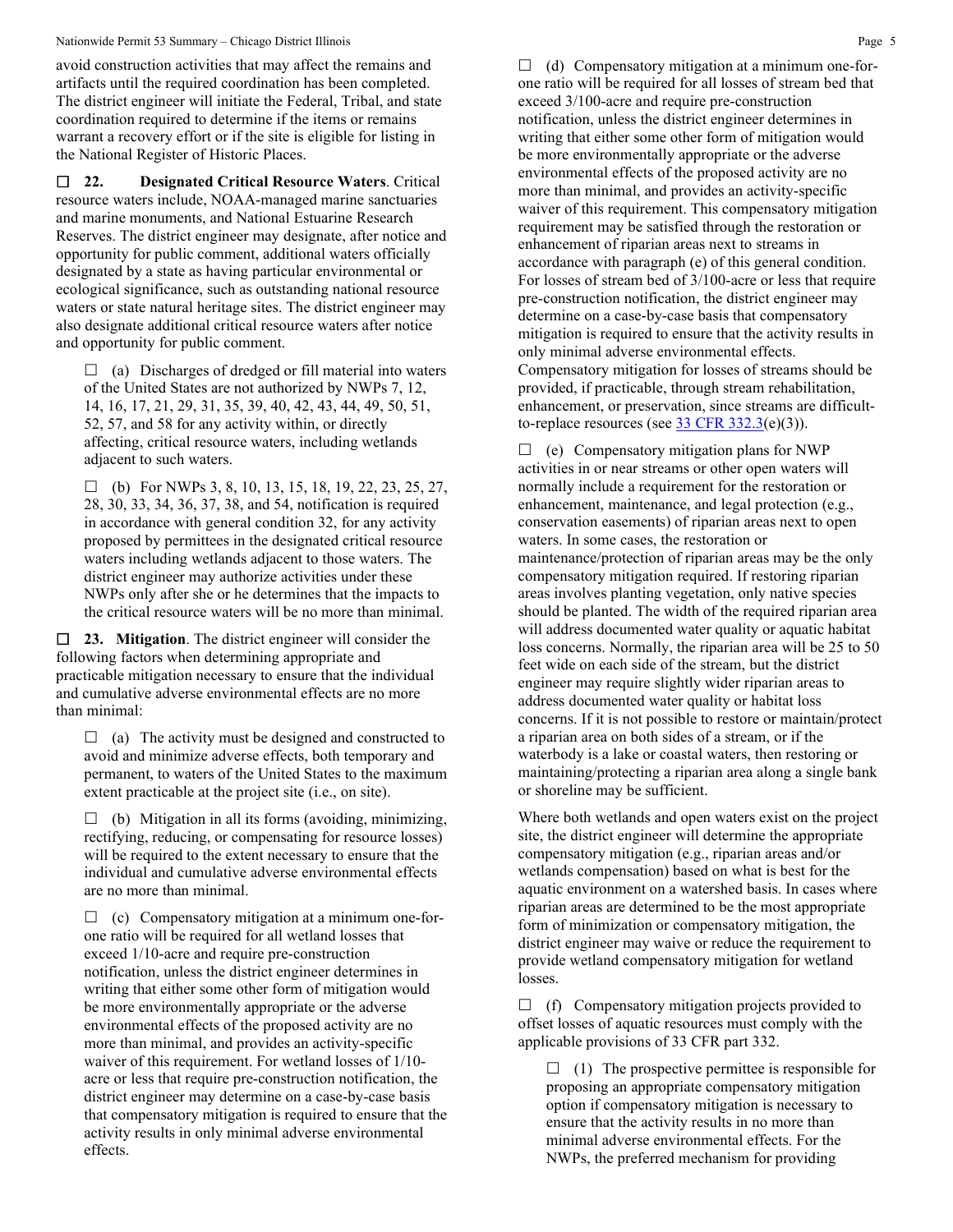Nationwide Permit 53 Summary – Chicago District Illinois **Page 6** And the *Page 6* Page 6 Page 6 Page 6 Page 6 Page 6 Page 6 Page 6 Page 6 Page 6 Page 6 Page 6 Page 6 Page 6 Page 6 Page 6 Page 7 Page 6 Page 7 Page 7 Page 7

compensatory mitigation is mitigation bank credits or in-lieu fee program credits (see 33 CFR 332.3(b)(2) and (3)). However, if an appropriate number and type of mitigation bank or in-lieu credits are not available at the time the PCN is submitted to the district engineer, the district engineer may approve the use of permittee-responsible mitigation.

 $\Box$  (2) The amount of compensatory mitigation required by the district engineer must be sufficient to ensure that the authorized activity results in no more than minimal individual and cumulative adverse environmental effects (see 33 CFR 330.1(e)(3)). (See also 33 CFR 332.3(f).)

 $\Box$  (3) Since the likelihood of success is greater and the impacts to potentially valuable uplands are reduced, aquatic resource restoration should be the first compensatory mitigation option considered for permittee-responsible mitigation.

 $\Box$  (4) If permittee-responsible mitigation is the proposed option, the prospective permittee is responsible for submitting a mitigation plan. A conceptual or detailed mitigation plan may be used by the district engineer to make the decision on the NWP verification request, but a final mitigation plan that addresses the applicable requirements of 33 CFR  $332.4(c)(2)$  through (14) must be approved by the district engineer before the permittee begins work in waters of the United States, unless the district engineer determines that prior approval of the final mitigation plan is not practicable or not necessary to ensure timely completion of the required compensatory mitigation (see 33 CFR 332.3(k)(3)).

 $\Box$  (5) If mitigation bank or in-lieu fee program credits are the proposed option, the mitigation plan needs to address only the baseline conditions at the impact site and the number of credits to be provided (see 33 CFR 332.4(c)(1)(ii)).

 $\Box$  (6) Compensatory mitigation requirements (e.g., resource type and amount to be provided as compensatory mitigation, site protection, ecological performance standards, monitoring requirements) may be addressed through conditions added to the NWP authorization, instead of components of a compensatory mitigation plan (see 33 CFR  $332.4(c)(1)(ii)$ ).

 $\Box$  (g) Compensatory mitigation will not be used to increase the acreage losses allowed by the acreage limits of the NWPs. For example, if an NWP has an acreage limit of 1/2-acre, it cannot be used to authorize any NWP activity resulting in the loss of greater than 1/2-acre of waters of the United States, even if compensatory mitigation is provided that replaces or restores some of the lost waters. However, compensatory mitigation can and should be used, as necessary, to ensure that an NWP activity already meeting the established acreage limits also satisfies the no more than minimal impact requirement for the NWPs.

 $\Box$  (h) Permittees may propose the use of mitigation banks, in-lieu fee programs, or permittee-responsible mitigation. When developing a compensatory mitigation proposal, the permittee must consider appropriate and practicable options consistent with the framework at 33 CFR 332.3(b). For activities resulting in the loss of marine or estuarine resources, permittee-responsible mitigation may be environmentally preferable if there are no mitigation banks or in-lieu fee programs in the area that have marine or estuarine credits available for sale or transfer to the permittee. For permittee-responsible mitigation, the special conditions of the NWP verification must clearly indicate the party or parties responsible for the implementation and performance of the compensatory mitigation project, and, if required, its long-term management.

 $\Box$  (i) Where certain functions and services of waters of the United States are permanently adversely affected by a regulated activity, such as discharges of dredged or fill material into waters of the United States that will convert a forested or scrub-shrub wetland to a herbaceous wetland in a permanently maintained utility line right-of-way, mitigation may be required to reduce the adverse environmental effects of the activity to the no more than minimal level.

 **24. Safety of Impoundment Structures**. To ensure that all impoundment structures are safely designed, the district engineer may require non-Federal applicants to demonstrate that the structures comply with established state dam safety criteria or have been designed by qualified persons. The district engineer may also require documentation that the design has been independently reviewed by similarly qualified persons, and appropriate modifications made to ensure safety.

## **25. Water Quality**.

 $\Box$  (a) Where the certifying authority (state, authorized tribe, or EPA, as appropriate) has not previously certified compliance of an NWP with CWA section 401, a CWA section 401 water quality certification for the proposed discharge must be obtained or waived (see 33 CFR [330.4\(](https://www.federalregister.gov/select-citation/2021/01/13/33-CFR-330.4)c)). If the permittee cannot comply with all of the conditions of a water quality certification previously issued by certifying authority for the issuance of the NWP, then the permittee must obtain a water quality certification or waiver for the proposed discharge in order for the activity to be authorized by an NWP.

 $\Box$  (b) If the NWP activity requires pre-construction notification and the certifying authority has not previously certified compliance of an NWP with CWA section 401, the proposed discharge is not authorized by an NWP until water quality certification is obtained or waived. If the certifying authority issues a water quality certification for the proposed discharge, the permittee must submit a copy of the certification to the district engineer. The discharge is not authorized by an NWP until the district engineer has notified the permittee that the water quality certification requirement has been satisfied by the issuance of a water quality certification or a waiver.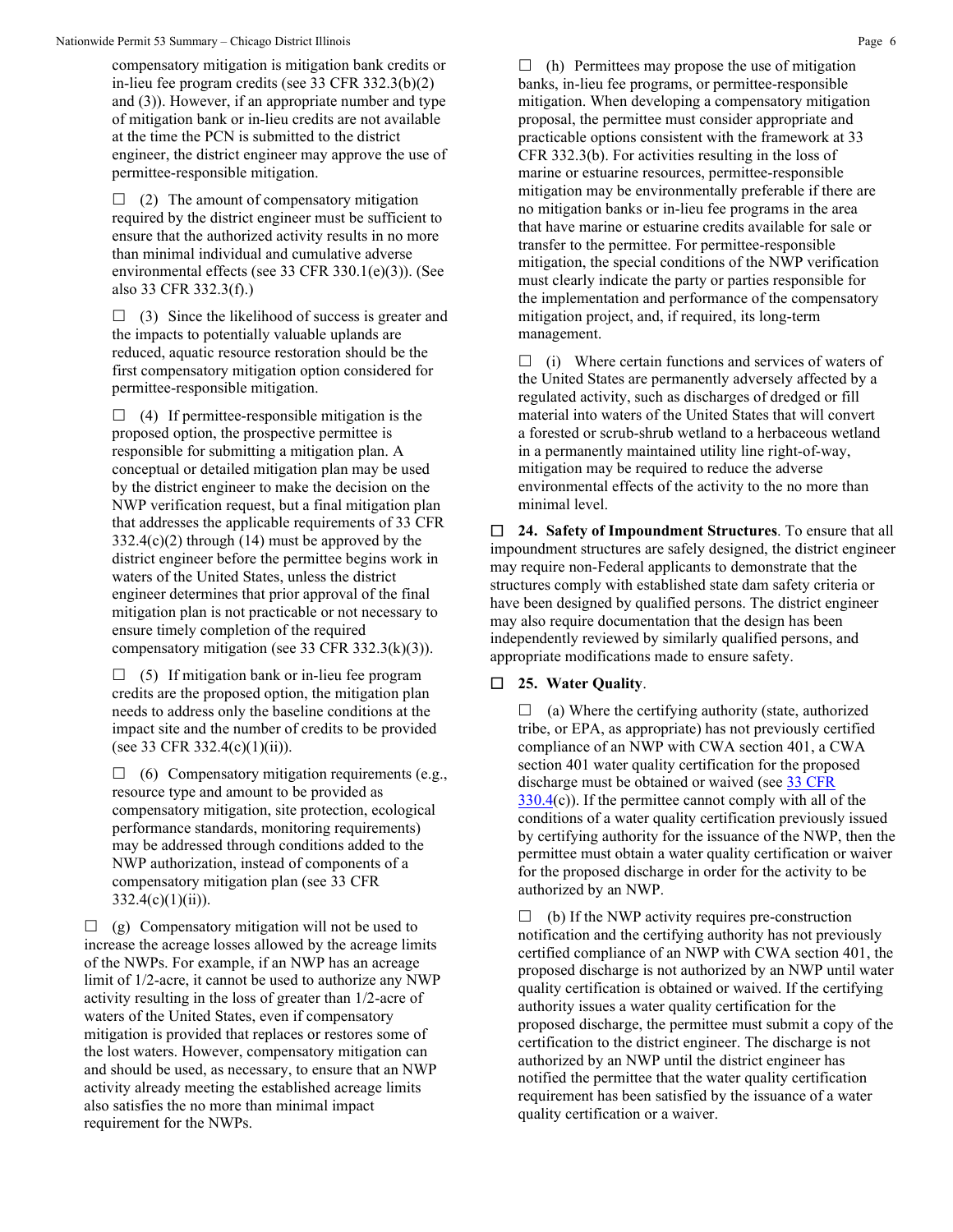$\Box$  (c) The district engineer or certifying authority may require additional water quality management measures to ensure that the authorized activity does not result in more than minimal degradation of water quality.

 **26. Coastal Zone Management**. In coastal states where an NWP has not previously received a state coastal zone management consistency concurrence, an individual state coastal zone management consistency concurrence must be obtained, or a presumption of concurrence must occur (see 33 CFR 330.4(d)). If the permittee cannot comply with all of the conditions of a coastal zone management consistency concurrence previously issued by the state, then the permittee must obtain an individual coastal zone management consistency concurrence or presumption of concurrence in order for the activity to be authorized by NWP. The district engineer or a state may require additional measures to ensure that the authorized activity is consistent with state coastal zone management requirements.

 **27. Regional and Case-By-Case Conditions**. The activity must comply with any regional conditions that may have been added by the Division Engineer (see 33 CFR 330.4(e)) and with any case specific conditions added by the Corps or by the state, Indian Tribe, or U.S. EPA in its CWA section 401 Water Quality Certification, or by the state in its Coastal Zone Management Act consistency determination.

 **28. Use of Multiple Nationwide Permits**. The use of more than one NWP for a single and complete project is authorized, subject to the following restrictions:

 $\Box$  (a) If only one of the NWPs used to authorize the single and complete project has a specified acreage limit, the acreage loss of waters of the United States cannot exceed the acreage limit of the NWP with the highest specified acreage limit. For example, if a road crossing over tidal waters is constructed under NWP 14, with associated bank stabilization authorized by NWP 13, the maximum acreage loss of waters of the United States for the total project cannot exceed 1/3-acre.

 $\Box$  (b) If one or more of the NWPs used to authorize the single and complete project has specified acreage limits, the acreage loss of waters of the United States authorized by those NWPs cannot exceed their respective specified acreage limits. For example, if a commercial development is constructed under NWP 39, and the single and complete project includes the filling of an upland ditch authorized by NWP 46, the maximum acreage loss of waters of the United States for the commercial development under NWP 39 cannot exceed 1/2-acre, and the total acreage loss of waters of United States due to the NWP 39 and 46 activities cannot exceed 1 acre.

 **29. Transfer of Nationwide Permit Verifications**. If the permittee sells the property associated with a nationwide permit verification, the permittee may transfer the nationwide permit verification to the new owner by submitting a letter to the appropriate Corps district office to validate the transfer. A copy of the nationwide permit verification must be attached to the letter, and the letter must contain the following statement and signature:

"When the structures or work authorized by this nationwide permit are still in existence at the time the property is transferred, the terms and conditions of this nationwide permit, including any special conditions, will continue to be binding on the new owner(s) of the property. To validate the transfer of this nationwide permit and the associated liabilities associated with compliance with its terms and conditions, have the transferee sign and date below."

(Transferee)

## (Date)

 **30. Compliance Certification**. Each permittee who receives an NWP verification letter from the Corps must provide a signed certification documenting completion of the authorized activity and implementation of any required compensatory mitigation. The success of any required permittee-responsible mitigation, including the achievement of ecological performance standards, will be addressed separately by the district engineer.

The Corps will provide the permittee the certification document with the NWP verification letter. The certification document will include:

 $\Box$  (a) A statement that the authorized activity was done in accordance with the NWP authorization, including any general, regional, or activity-specific conditions;

 $\Box$  (b) A statement that the implementation of any required compensatory mitigation was completed in accordance with the permit conditions. If credits from a mitigation bank or in-lieu fee program are used to satisfy the compensatory mitigation requirements, the certification must include the documentation required by 33 CFR 332.3(l)(3) to confirm that the permittee secured the appropriate number and resource type of credits; and

 $\Box$  (c) The signature of the permittee certifying the completion of the activity and mitigation.

The completed certification document must be submitted to the district engineer within 30 days of completion of the authorized activity or the implementation of any required compensatory mitigation, whichever occurs later.

 **31. Activities Affecting Structures or Works Built by the United States.** If an NWP activity also requires review by, or permission from, the Corps pursuant to 33 U.S.C. 408 because it will alter or temporarily or permanently occupy or use a U.S. Army Corps of Engineers (USACE) federally authorized Civil Works project (a "USACE project"), the prospective permittee must submit a pre-construction notification. See paragraph (b)(10) of general condition 32. An activity that requires section 408 permission and/or review is not authorized by NWP until the appropriate Corps office issues the section 408 permission or completes its review to alter, occupy, or use the USACE project, and the district engineer issues a written NWP verification.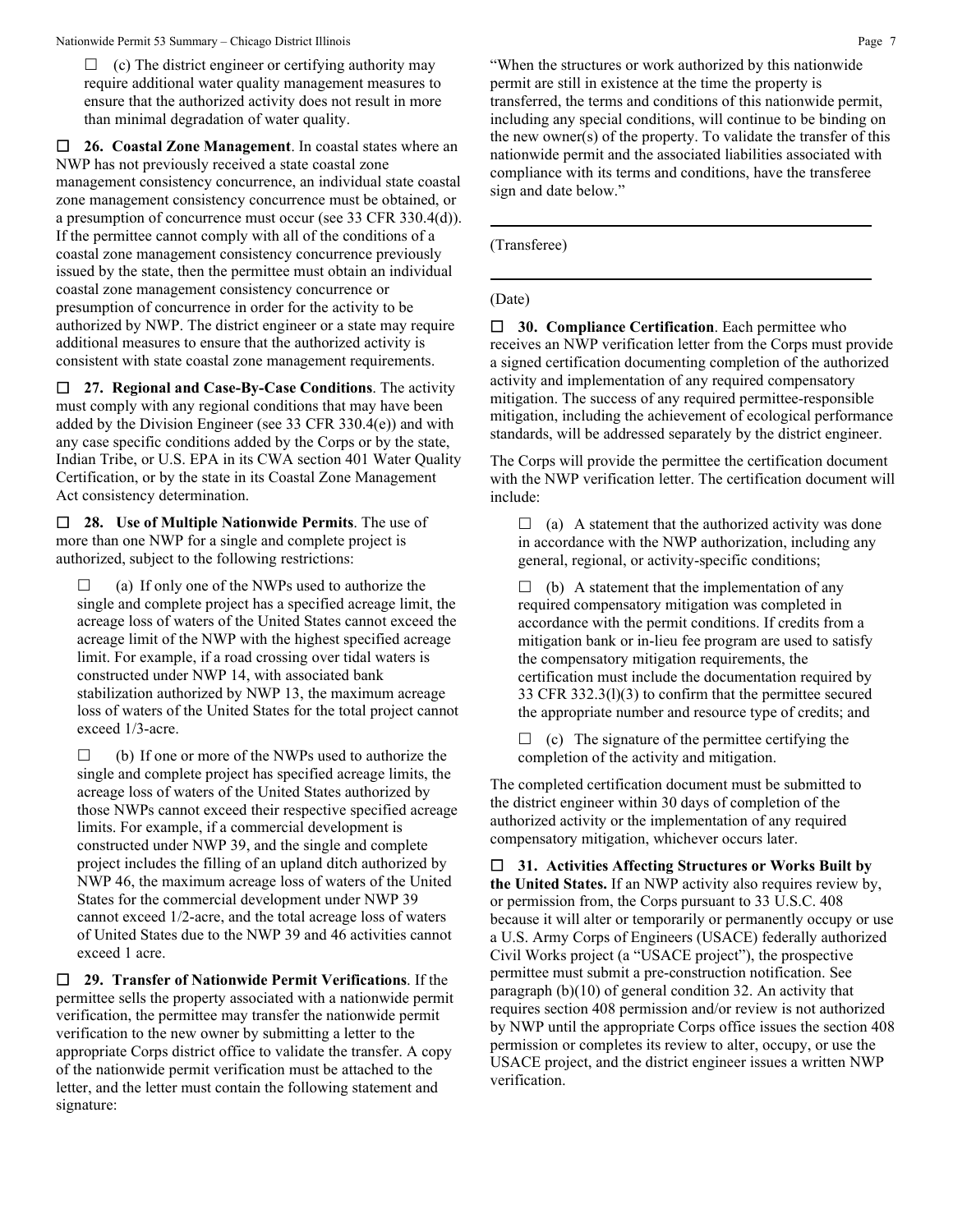### **32. Pre-Construction Notification**.

 $\Box$  (a) **Timing**. Where required by the terms of the NWP, the prospective permittee must notify the district engineer by submitting a pre-construction notification (PCN) as early as possible. The district engineer must determine if the PCN is complete within 30 calendar days of the date of receipt and, if the PCN is determined to be incomplete, notify the prospective permittee within that 30 day period to request the additional information necessary to make the PCN complete. The request must specify the information needed to make the PCN complete. As a general rule, district engineers will request additional information necessary to make the PCN complete only once. However, if the prospective permittee does not provide all of the requested information, then the district engineer will notify the prospective permittee that the PCN is still incomplete and the PCN review process will not commence until all of the requested information has been received by the district engineer. The prospective permittee shall not begin the activity until either:

 $\Box$  (1) He or she is notified in writing by the district engineer that the activity may proceed under the NWP with any special conditions imposed by the district or division engineer; or

 $\Box$  (2) 45 calendar days have passed from the district engineer's receipt of the complete PCN and the prospective permittee has not received written notice from the district or division engineer. However, if the permittee was required to notify the Corps pursuant to general condition 18 that listed species or critical habitat might be affected or are in the vicinity of the activity, or to notify the Corps pursuant to general condition 20 that the activity might have the potential to cause effects to historic properties, the permittee cannot begin the activity until receiving written notification from the Corps that there is "no effect" on listed species or "no potential to cause effects" on historic properties, or that any consultation required under Section 7 of the Endangered Species Act (see 33 CFR 330.4(f)) and/or section 106 of the National Historic Preservation Act (see 33 CFR 330.4(g)) has been completed. If the proposed activity requires a written waiver to exceed specified limits of an NWP, the permittee may not begin the activity until the district engineer issues the waiver. If the district or division engineer notifies the permittee in writing that an individual permit is required within 45 calendar days of receipt of a complete PCN, the permittee cannot begin the activity until an individual permit has been obtained. Subsequently, the permittee's right to proceed under the NWP may be modified, suspended, or revoked only in accordance with the procedure set forth in 33 CFR 330.5(d)(2).

 (b) **Contents of Pre-Construction Notification**. The PCN must be in writing and include the following information:

 $\Box$  (1) Name, address and telephone numbers of the prospective permittee;

 $\Box$  (2) Location of the proposed activity;

 $\Box$  (3) Identify the specific NWP or NWP(s) the prospective permittee wants to use to authorize the proposed activity;

 $\Box$  (4) (i) A description of the proposed activity; the activity's purpose; direct and indirect adverse environmental effects the activity would cause, including the anticipated amount of loss of wetlands, other special aquatic sites, and other waters expected to result from the NWP activity, in acres, linear feet, or other appropriate unit of measure; a description of any proposed mitigation measures intended to reduce the adverse environmental effects caused by the proposed activity; and any other NWP(s), regional general permit(s), or individual permit(s) used or intended to be used to authorize any part of the proposed project or any related activity, including other separate and distant crossings for linear projects that require Department of the Army authorization but do not require pre-construction notification.The description of the proposed activity and any proposed mitigation measures should be sufficiently detailed to allow the district engineer to determine that the adverse environmental effects of the activity will be no more than minimal and to determine the need for compensatory mitigation or other mitigation measures.

 $\Box$  (ii) For linear projects where one or more single and complete crossings require preconstruction notification, the PCN must include the quantity of anticipated losses of wetlands, other special aquatic sites, and other waters for each single and complete crossing of those wetlands, other special aquatic sites, and other waters (including those single and complete crossings authorized by NWP but do not require PCNs). This information will be used by the district engineer to evaluate the cumulative adverse environmental effects of the proposed linear project, and does not change those non-PCN NWP activities into NWP PCNs.

 $\Box$  (iii) Sketches should be provided when necessary to show that the activity complies with the terms of the NWP. (Sketches usually clarify the activity and when provided results in a quicker decision. Sketches should contain sufficient detail to provide an illustrative description of the proposed activity (e.g., a conceptual plan), but do not need to be detailed engineering plans);

 $\Box$  (5) The PCN must include a delineation of wetlands, other special aquatic sites, and other waters, such as lakes and ponds, perennial, and intermittent, on the project site. Wetland delineations must be prepared in accordance with the current method required by the Corps. The permittee may ask the Corps to delineate the special aquatic sites and other waters on the project site, but there may be a delay if the Corps does the delineation, especially if the project site is large or contains many wetlands,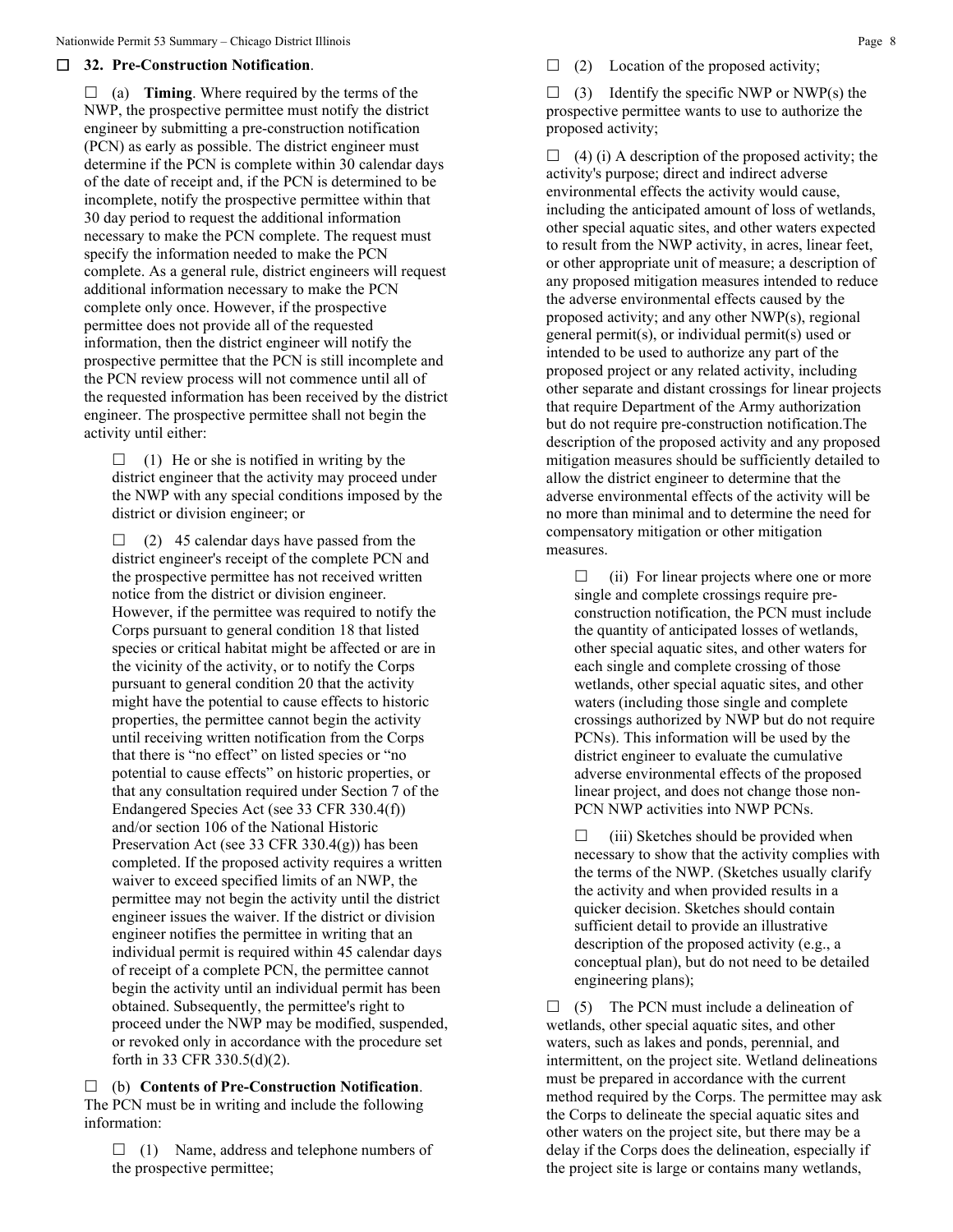other special aquatic sites, and other waters. Furthermore, the 45-day period will not start until the delineation has been submitted to or completed by the Corps, as appropriate;

 $\Box$  (6) If the proposed activity will result in the loss of greater than 1/10-acre of wetlands or 3/100 acre of stream bed and a PCN is required, the prospective permittee must submit a statement describing how the mitigation requirement will be satisfied, or explaining why the adverse environmental effects are no more than minimal and why compensatory mitigation should not be required. As an alternative, the prospective permittee may submit a conceptual or detailed mitigation plan.

 $\Box$  (7) For non-federal permittees, if any listed species (or species proposed for listing) or designated critical habitat (or critical habitat proposed for such designation) might be affected or is in the vicinity of the activity, or if the activity is located in designated critical habitat (or critical habitat proposed for such designation), the PCN must include the name(s) of those endangered or threatened species (or species proposed for listing) that might be affected by the proposed activity or utilize the designated critical habitat (or critical habitat proposed for such designation) that might be affected by the proposed activity. For NWP activities that require pre-construction notification, Federal permittees must provide documentation demonstrating compliance with the Endangered Species Act;

 $\Box$  (8) For non-federal permittees, if the NWP activity might have the potential to cause effects to a historic property listed on, determined to be eligible for listing on, or potentially eligible for listing on, the National Register of Historic Places, the PCN must state which historic property might have the potential to be affected by the proposed activity or include a vicinity map indicating the location of the historic property. For NWP activities that require preconstruction notification, Federal permittees must provide documentation demonstrating compliance with section 106 of the National Historic Preservation Act;

 $\Box$  (9) For an activity that will occur in a component of the National Wild and Scenic River System, or in a river officially designated by Congress as a "study river" for possible inclusion in the system while the river is in an official study status, the PCN must identify the Wild and Scenic River or the "study river" (see general condition 16); and

 $\Box$  (10) For an NWP activity that requires permission from, or review by, the Corps pursuant to 33 U.S.C. 408 because it will alter or temporarily or permanently occupy or use a U.S. Army Corps of Engineers federally authorized civil works project, the pre-construction notification must include a statement confirming that the project proponent has submitted a written request for section 408

permission from, or review by, the Corps office having jurisdiction over that USACE project.

 (c) **Form of Pre-Construction Notification.** The nationwide permit pre-construction notification form (Form ENG 6082) should be used for NWP PCNs. A letter containing the required information may also be used. Applicants may provide electronic files of PCNs and supporting materials if the district engineer has established tools and procedures for electronic submittals.

(d) **Agency Coordination**:

 $\Box$  (1) The district engineer will consider any comments from Federal and state agencies concerning the proposed activity's compliance with the terms and conditions of the NWPs and the need for mitigation to reduce the activity's adverse environmental effects so that they are no more than minimal.

 $\Box$  (2) Agency coordination is required for:

i) All NWP activities that require preconstruction notification and result in the loss of greater than 1/2-acre of waters of the United States;

ii) NWP 13 activities in excess of 500 linear feet, fills greater than one cubic yard per running foot, or involve discharges of dredged or fill material into special aquatic sites; and

(iii) NWP 54 activities in excess of 500 linear feet, or that extend into the waterbody more than 30 feet from the mean low water line in tidal waters or the ordinary high water mark in the Great Lakes.

 $\Box$  (3) When agency coordination is required, the district engineer will immediately provide (e.g., via email, facsimile transmission, overnight mail, or other expeditious manner) a copy of the complete PCN to the appropriate Federal or state offices (FWS, state natural resource or water quality agency, EPA, and, if appropriate, the NMFS). With the exception of NWP 37, these agencies will have 10 calendar days from the date the material is transmitted to notify the district engineer via telephone, facsimile transmission, or email that they intend to provide substantive, site-specific comments. The comments must explain why the agency believes the adverse environmental effects will be more than minimal. If so contacted by an agency, the district engineer will wait an additional 15 calendar days before making a decision on the pre-construction notification. The district engineer will fully consider agency comments received within the specified time frame concerning the proposed activity's compliance with the terms and conditions of the NWPs, including the need for mitigation to ensure that the net adverse environmental effects of the proposed activity are no more than minimal. The district engineer will provide no response to the resource agency, except as provided below.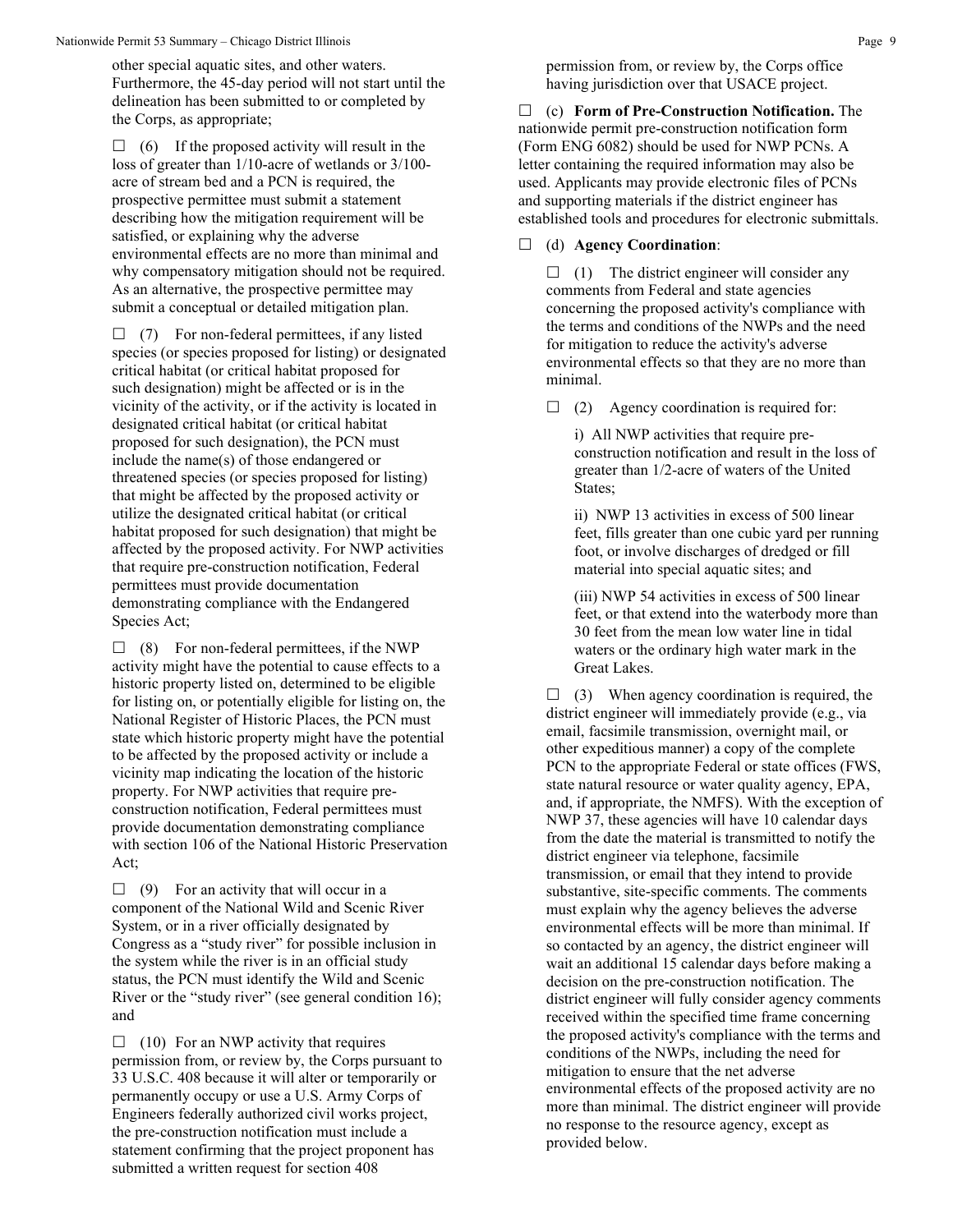The district engineer will indicate in the administrative record associated with each preconstruction notification that the resource agencies' concerns were considered. For NWP 37, the emergency watershed protection and rehabilitation activity may proceed immediately in cases where there is an unacceptable hazard to life or a significant loss of property or economic hardship will occur. The district engineer will consider any comments received to decide whether the NWP 37 authorization should be modified, suspended, or revoked in accordance with the procedures at 33 CFR 330.5.

 $\Box$  (4) In cases of where the prospective permittee is not a Federal agency, the district engineer will provide a response to NMFS within 30 calendar days of receipt of any Essential Fish Habitat conservation recommendations, as required by section 305(b)(4)(B) of the Magnuson-Stevens Fishery Conservation and Management Act.

 $\Box$  (5) Applicants are encouraged to provide the Corps with either electronic files or multiple copies of pre-construction notifications to expedite agency coordination.

#### **C. District Engineer's Decision**

 $\Box$  1. In reviewing the PCN for the proposed activity, the district engineer will determine whether the activity authorized by the NWP will result in more than minimal individual or cumulative adverse environmental effects or may be contrary to the public interest. If a project proponent requests authorization by a specific NWP, the district engineer should issue the NWP verification for that activity if it meets the terms and conditions of that NWP, unless he or she determines, after considering mitigation, that the proposed activity will result in more than minimal individual and cumulative adverse effects on the aquatic environment and other aspects of the public interest and exercises discretionary authority to require an individual permit for the proposed activity. For a linear project, this determination will include an evaluation of the single and complete crossings of waters of the United States that require PCNs to determine whether they individually satisfy the terms and conditions of the NWP(s), as well as the cumulative effects caused by all of the crossings of waters of the United States authorized by NWP. If an applicant requests a waiver of an applicable limit, as provided for in NWPs 13, 36, or 54, the district engineer will only grant the waiver upon a written determination that the NWP activity will result in only minimal individual and cumulative adverse environmental effects.

 $\Box$  2. When making minimal adverse environmental effects determinations the district engineer will consider the direct and indirect effects caused by the NWP activity. He or she will also consider the cumulative adverse environmental effects caused by activities authorized by NWP and whether those cumulative adverse environmental effects are no more than minimal. The district engineer will also consider site specific factors, such as the environmental setting in the vicinity of the NWP activity, the type of resource that will be affected by the NWP activity, the functions provided by the aquatic resources that will be affected by the NWP activity, the degree or magnitude to which the aquatic resources

perform those functions, the extent that aquatic resource functions will be lost as a result of the NWP activity (e.g., partial or complete loss), the duration of the adverse effects (temporary or permanent), the importance of the aquatic resource functions to the region (e.g., watershed or ecoregion), and mitigation required by the district engineer. If an appropriate functional or condition assessment method is available and practicable to use, that assessment method may be used by the district engineer to assist in the minimal adverse environmental effects determination. The district engineer may add case-specific special conditions to the NWP authorization to address site-specific environmental concerns.

 $\Box$  3. If the proposed activity requires a PCN and will result in a loss of greater than 1/10-acre of wetlands or 3/100 acre of stream bed, the prospective permittee should submit a mitigation proposal with the PCN. Applicants may also propose compensatory mitigation for NWP activities with smaller impacts, or for impacts to other types of waters. The district engineer will consider any proposed compensatory mitigation or other mitigation measures the applicant has included in the proposal in determining whether the net adverse environmental effects of the proposed activity are no more than minimal. The compensatory mitigation proposal may be either conceptual or detailed. If the district engineer determines that the activity complies with the terms and conditions of the NWP and that the adverse environmental effects are no more than minimal, after considering mitigation, the district engineer will notify the permittee and include any activity-specific conditions in the NWP verification the district engineer deems necessary. Conditions for compensatory mitigation requirements must comply with the appropriate provisions at  $33 \text{ CFR } 332.3(k)$ . The district engineer must approve the final mitigation plan before the permittee commences work in waters of the United States, unless the district engineer determines that prior approval of the final mitigation plan is not practicable or not necessary to ensure timely completion of the required compensatory mitigation. If the prospective permittee elects to submit a compensatory mitigation plan with the PCN, the district engineer will expeditiously review the proposed compensatory mitigation plan. The district engineer must review the proposed compensatory mitigation plan within 45 calendar days of receiving a complete PCN and determine whether the proposed mitigation would ensure that the NWP activity results in no more than minimal adverse environmental effects. If the net adverse environmental effects of the NWP activity (after consideration of the mitigation proposal) are determined by the district engineer to be no more than minimal, the district engineer will provide a timely written response to the applicant. The response will state that the NWP activity can proceed under the terms and conditions of the NWP, including any activity-specific conditions added to the NWP authorization by the district engineer.

 $\Box$  4. If the district engineer determines that the adverse environmental effects of the proposed activity are more than minimal, then the district engineer will notify the applicant either: (a) That the activity does not qualify for authorization under the NWP and instruct the applicant on the procedures to seek authorization under an individual permit;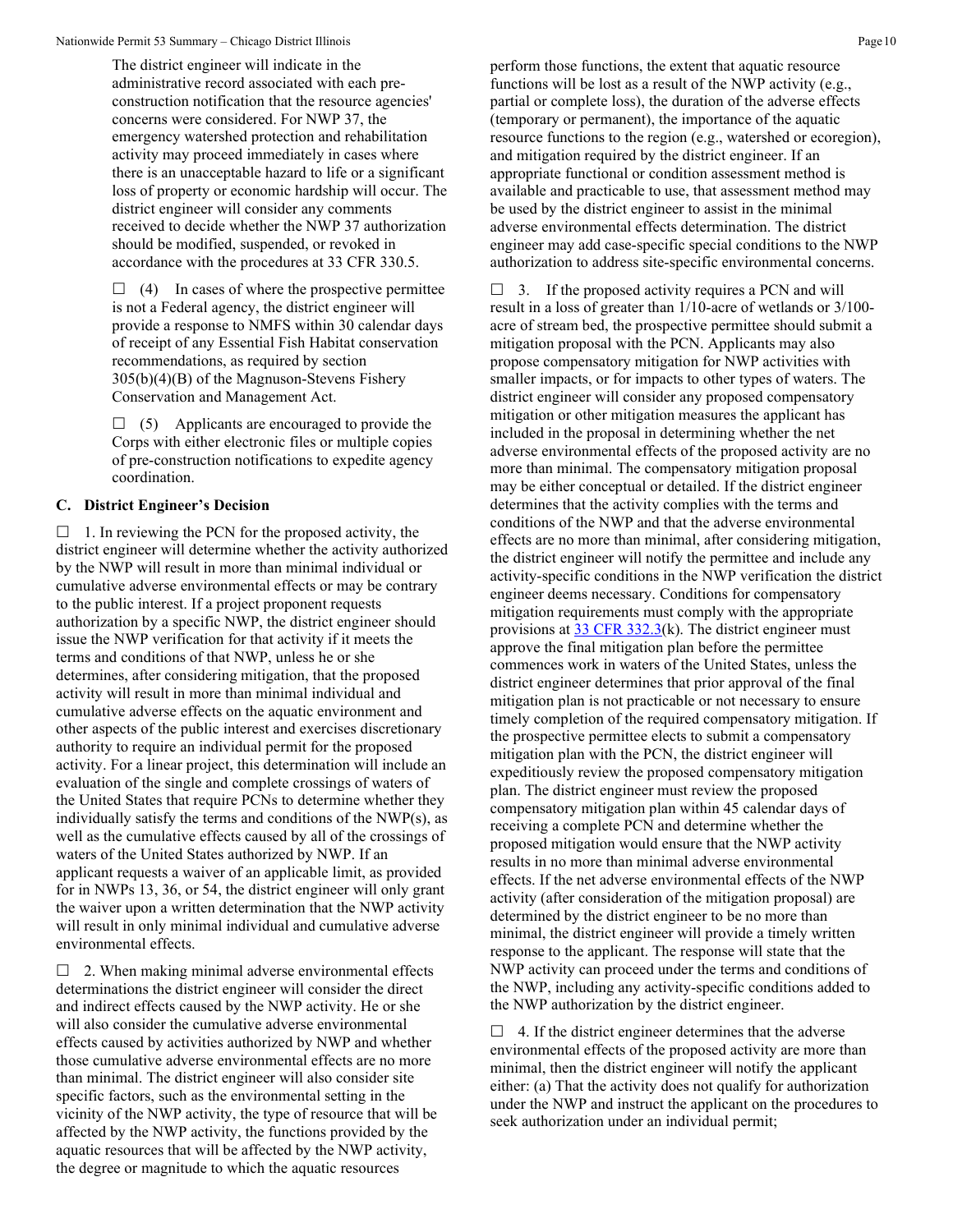(b) that the activity is authorized under the NWP subject to the applicant's submission of a mitigation plan that would reduce the adverse environmental effects so that they are no more than minimal; or (c) that the activity is authorized under the NWP with specific modifications or conditions. Where the district engineer determines that mitigation is required to ensure no more than minimal adverse environmental effects, the activity will be authorized within the 45-day PCN period (unless additional time is required to comply with general conditions 18, 20, and/or 31), with activity-specific conditions that state the mitigation requirements. The authorization will include the necessary conceptual or detailed mitigation plan or a requirement that the applicant submit a mitigation plan that would reduce the adverse environmental effects so that they are no more than minimal. When compensatory mitigation is required, no work in waters of the United States may occur until the district engineer has approved a specific mitigation plan or has determined that prior approval of a final mitigation plan is not practicable or not necessary to ensure timely completion of the required compensatory mitigation.

#### D. **Further Information**

1. District engineers have authority to determine if an activity complies with the terms and conditions of an NWP.

2. NWPs do not obviate the need to obtain other federal, state, or local permits, approvals, or authorizations required by law.

3. NWPs do not grant any property rights or exclusive privileges.

4. NWPs do not authorize any injury to the property or rights of others.

5. NWPs do not authorize interference with any existing or proposed Federal project (see general condition 31).

#### E. **Definitions**

**Best management practices (BMPs)**: Policies, practices, procedures, or structures implemented to mitigate the adverse environmental effects on surface water quality resulting from development. BMPs are categorized as structural or nonstructural.

**Compensatory mitigation**: The restoration (re-establishment or rehabilitation), establishment (creation), enhancement, and/or in certain circumstances preservation of aquatic resources for the purposes of offsetting unavoidable adverse impacts which remain after all appropriate and practicable avoidance and minimization has been achieved.

**Currently serviceable**: Useable as is or with some maintenance, but not so degraded as to essentially require reconstruction.

**Direct effects**: Effects that are caused by the activity and occur at the same time and place.

**Discharge:** The term "discharge" means any discharge of dredged or fill material into waters of the United States.

**Ecological reference:** A model used to plan and design an aquatic habitat and riparian area restoration, enhancement, or establishment activity under NWP 27. An ecological reference may be based on the structure, functions, and dynamics of an aquatic habitat type or a riparian area type that currently exists in the region where the proposed NWP 27 activity is located. Alternatively, an ecological reference may be based on a conceptual model for the aquatic habitat type or riparian area type to be restored, enhanced, or established as a result of the proposed NWP 27 activity. An ecological reference takes into account the range of variation of the aquatic habitat type or riparian area type in the region.

**Enhancement**: The manipulation of the physical, chemical, or biological characteristics of an aquatic resource to heighten, intensify, or improve a specific aquatic resource function(s). Enhancement results in the gain of selected aquatic resource function(s), but may also lead to a decline in other aquatic resource function(s). Enhancement does not result in a gain in aquatic resource area.

**Establishment (creation):** The manipulation of the physical, chemical, or biological characteristics present to develop an aquatic resource that did not previously exist at an upland site. Establishment results in a gain in aquatic resource area.

**High Tide Line**: The line of intersection of the land with the water's surface at the maximum height reached by a rising tide. The high tide line may be determined, in the absence of actual data, by a line of oil or scum along shore objects, a more or less continuous deposit of fine shell or debris on the foreshore or berm, other physical markings or characteristics, vegetation lines, tidal gages, or other suitable means that delineate the general height reached by a rising tide. The line encompasses spring high tides and other high tides that occur with periodic frequency but does not include storm surges in which there is a departure from the normal or predicted reach of the tide due to the piling up of water against a coast by strong winds such as those accompanying a hurricane or other intense storm.

**Historic Property**: Any prehistoric or historic district, site (including archaeological site), building, structure, or other object included in, or eligible for inclusion in, the National Register of Historic Places maintained by the Secretary of the Interior. This term includes artifacts, records, and remains that are related to and located within such properties. The term includes properties of traditional religious and cultural importance to an Indian tribe or Native Hawaiian organization and that meet the National Register criteria (36 CFR part 60).

**Independent utility**: A test to determine what constitutes a single and complete non-linear project in the Corps Regulatory Program. A project is considered to have independent utility if it would be constructed absent the construction of other projects in the project area. Portions of a multi-phase project that depend upon other phases of the project do not have independent utility. Phases of a project that would be constructed even if the other phases were not built can be considered as separate single and complete projects with independent utility.

**Indirect effects**: Effects that are caused by the activity and are later in time or farther removed in distance, but are still reasonably foreseeable.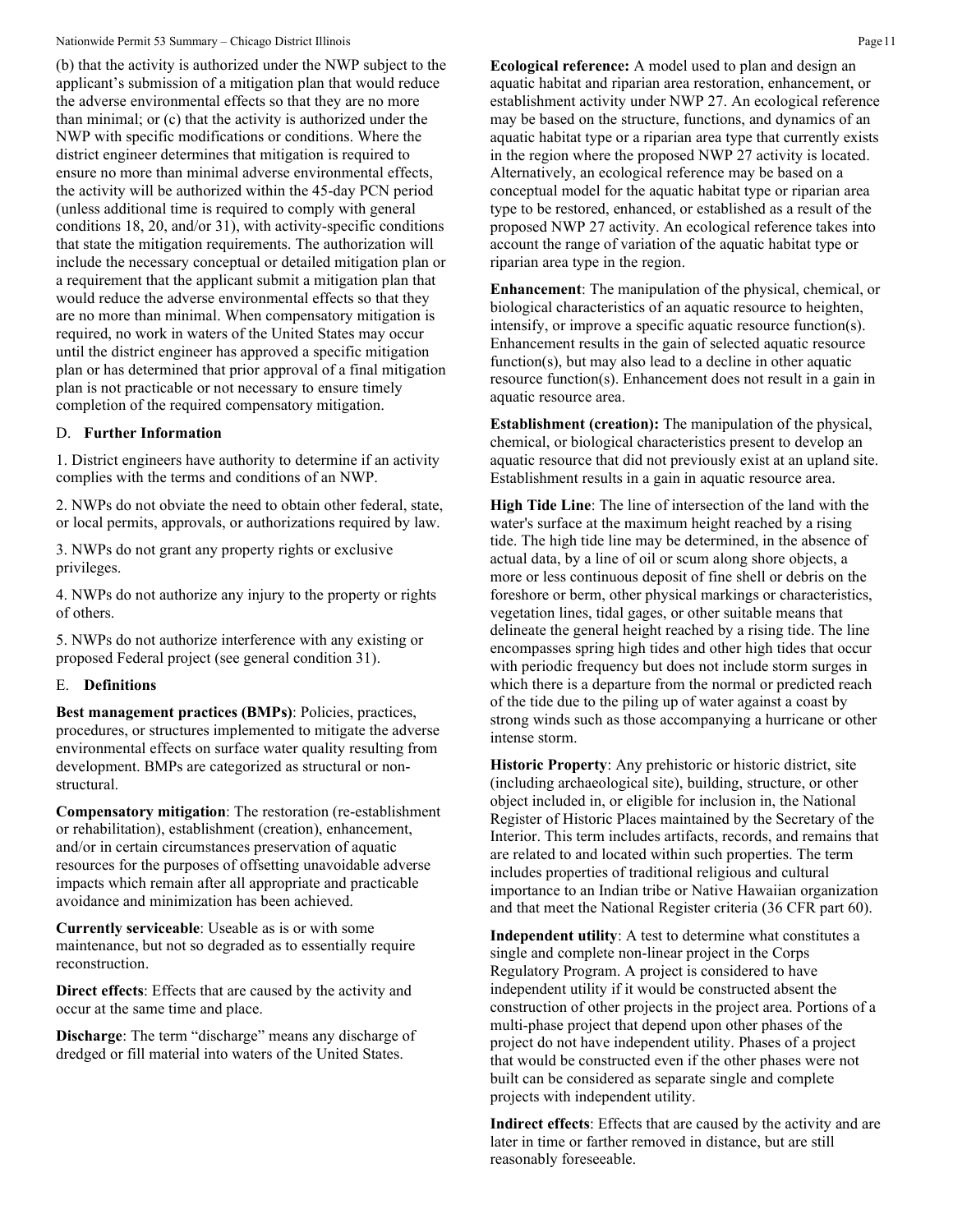**Loss of waters of the United States**: Waters of the United States that are permanently adversely affected by filling, flooding, excavation, or drainage because of the regulated activity. The loss of stream bed includes the acres of stream bed that are permanently adversely affected by filling or excavation because of the regulated activity. Permanent adverse effects include permanent discharges of dredged or fill material that change an aquatic area to dry land, increase the bottom elevation of a waterbody, or change the use of a waterbody. The acreage of loss of waters of the United States is a threshold measurement of the impact to jurisdictional waters for determining whether a project may qualify for an NWP; it is not a net threshold that is calculated after considering compensatory mitigation that may be used to offset losses of aquatic functions and services. Waters of the United States temporarily filled, flooded, excavated, or drained, but restored to pre-construction contours and elevations after construction, are not included in the measurement of loss of waters of the United States. Impacts resulting from activities that do not require Department of the Army authorization, such as activities eligible for exemptions under section 404(f) of the Clean Water Act, are not considered when calculating the loss of waters of the United States.

**Navigable waters:** Waters subject to section 10 of the Rivers and Harbors Act of 1899. These waters are defined at 33 CFR part 329.

**Non-tidal wetland**: A non-tidal wetland is a wetland that is not subject to the ebb and flow of tidal waters. Non-tidal wetlands contiguous to tidal Start Printed Page 57394waters are located landward of the high tide line (i.e., spring high tide line).

**Open water**: For purposes of the NWPs, an open water is any area that in a year with normal patterns of precipitation has water flowing or standing above ground to the extent that an ordinary high water mark can be determined. Aquatic vegetation within the area of flowing or standing water is either non-emergent, sparse, or absent. Vegetated shallows are considered to be open waters. Examples of "open waters" include rivers, streams, lakes, and ponds.

**Ordinary High Water Mark**: The term ordinary high water mark means that line on the shore established by the fluctuations of water and indicated by physical characteristics such as a clear, natural line impressed on the bank, shelving, changes in the character of soil, destruction of terrestrial vegetation, the presence of litter and debris, or other appropriate means that consider the characteristics of the surrounding areas.

**Perennial stream**: A perennial stream has surface water flowing continuously year-round during a typical year.

**Practicable**: Available and capable of being done after taking into consideration cost, existing technology, and logistics in light of overall project purposes.

**Pre-construction notification:** A request submitted by the project proponent to the Corps for confirmation that a particular activity is authorized by nationwide permit. The request may be a permit application, letter, or similar document that includes information about the proposed work and its anticipated environmental effects. Pre-construction notification may be required by the terms and conditions of a nationwide permit, or by regional conditions. A preconstruction notification may be voluntarily submitted in cases where pre-construction notification is not required and the project proponent wants confirmation that the activity is authorized by nationwide permit.

**Preservation**: The removal of a threat to, or preventing the decline of, aquatic resources by an action in or near those aquatic resources. This term includes activities commonly associated with the protection and maintenance of aquatic resources through the implementation of appropriate legal and physical mechanisms. Preservation does not result in a gain of aquatic resource area or functions.

**Re-establishment**: The manipulation of the physical, chemical, or biological characteristics of a site with the goal of returning natural/historic functions to a former aquatic resource. Re-establishment results in rebuilding a former aquatic resource and results in a gain in aquatic resource area and functions.

**Rehabilitation**: The manipulation of the physical, chemical, or biological characteristics of a site with the goal of repairing natural/historic functions to a degraded aquatic resource. Rehabilitation results in a gain in aquatic resource function, but does not result in a gain in aquatic resource area.

**Restoration**: The manipulation of the physical, chemical, or biological characteristics of a site with the goal of returning natural/historic functions to a former or degraded aquatic resource. For the purpose of tracking net gains in aquatic resource area, restoration is divided into two categories: Reestablishment and rehabilitation.

**Riffle and pool complex**: Riffle and pool complexes are special aquatic sites under the 404(b)(1) Guidelines. Riffle and pool complexes sometimes characterize steep gradient sections of streams. Such stream sections are recognizable by their hydraulic characteristics. The rapid movement of water over a course substrate in riffles results in a rough flow, a turbulent surface, and high dissolved oxygen levels in the water. Pools are deeper areas associated with riffles. A slower stream velocity, a streaming flow, a smooth surface, and a finer substrate characterize pools.

**Riparian areas**: Riparian areas are lands next to streams, lakes, and estuarine-marine shorelines. Riparian areas are transitional between terrestrial and aquatic ecosystems, through which surface and subsurface hydrology connects riverine, lacustrine, estuarine, and marine waters with their adjacent wetlands, non-wetland waters, or uplands. Riparian areas provide a variety of ecological functions and services and help improve or maintain local water quality. (See general condition 23.)